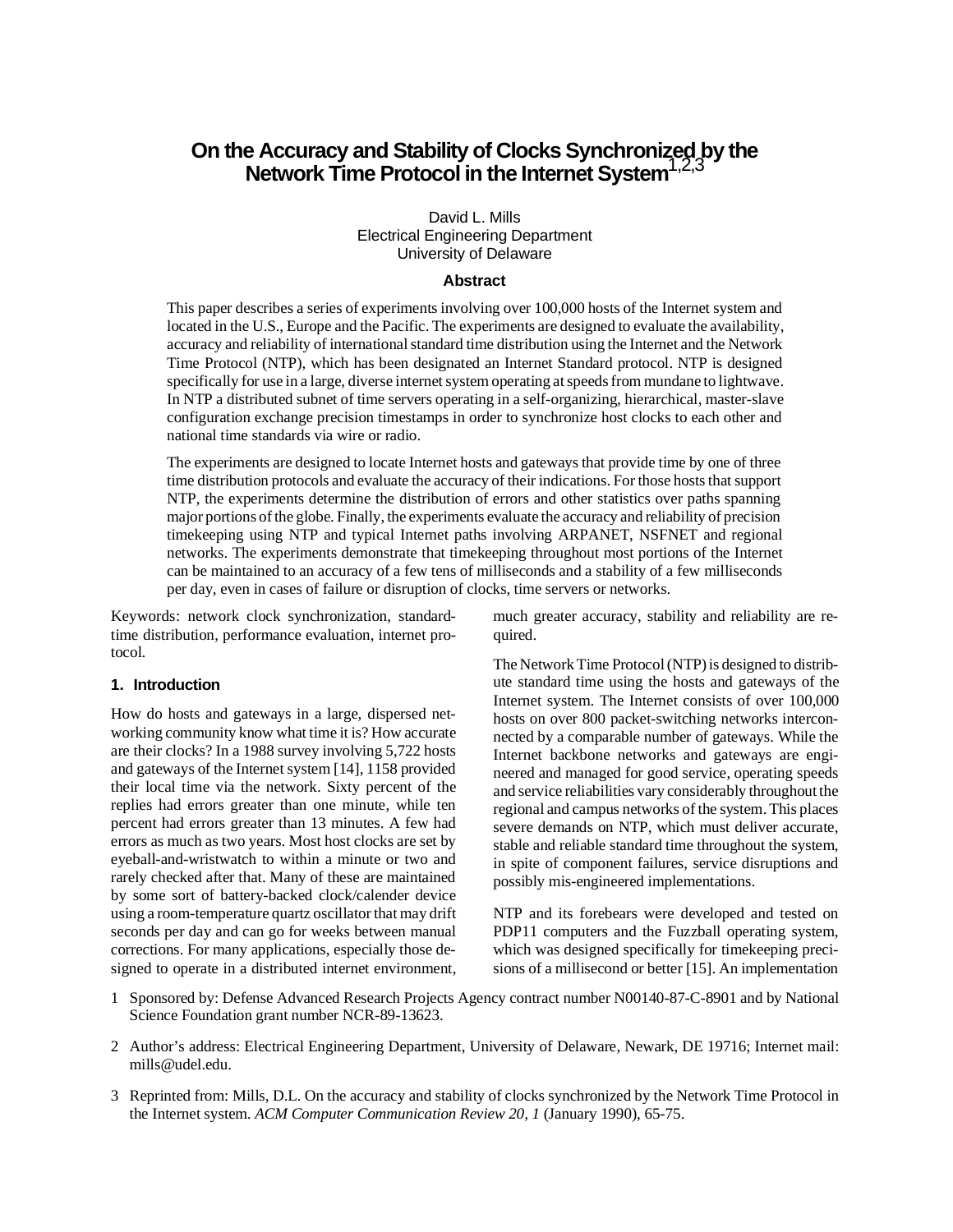of NTP as a Unix 4.3bsd system daemon was built by Michael Petry and Louis Mamakos at the University of Maryland. A special-purpose hardware/software implementation of NTP was built be Dennis Ferguson at the University of Toronto. At least 16 NTP primary time servers are presently synchronized by radio or satellite to national time standards in the U.S., Canada and the U.K. About half of these are connected directly to backbone networks and are intended for ubiquitous access, while the remainder are connected to regional and campus networks and intended for local distribution. It is estimated that there are well over 2000 secondary servers in North America, Europe and the Pacific synchronized by NTP directly or indirectly to these primary servers.

This paper describes several comprehensive experiments designed to evaluate the availability, accuracy, stability and reliability of standard time distribution using NTP and the hosts and gateways of the Internet. The first is designed to locate hosts that support at least one of three time protocols specified for use in the Internet, including NTP. Since Internet hosts are not centrally administered and network time is not a required service in the TCP/IP protocol suite, experimental determination is the only practical way to estimate the penetration of time service in the Internet. The remaining experiments use only NTP and are designed to assess the nominals and extremes of various errors that occur in regular system operation, including those due to the network paths between the servers and the radio propagation paths to the source of synchronization, as well as the intrinsic stabilities of the various radio clocks and local clocks in the system.

This paper does not describe in detail the architecture or protocols of NTP, nor does it present the rationale for the particular choice of synchronization method and statistical processing algorithms. Further information on the background, model and algorithms can be found in [18], while details of the latest NTP protocol specification can be found in [16]. This paper itself is an edited and expanded version of [17].

# **1.1. Standard Time and Frequency Dissemination**

In order that precision time and frequency can be coordinated throughout the world, national administrations operate primary time and frequency standards and maintain Coordinated Universal Time (UTC) by observing various radio broadcasts and through occasional use of portable atomic clocks. A primary frequency standard is an oscillator that can maintain extremely precise frequency relative to a physical phenomenon, such as a transition in the orbital states of an electron. Presently available atomic oscillators are based on the transitions of the hydrogen, cesium and rubidium atoms and are capable of maintaining fractional frequency stability to

 $10^{-13}$  and time to 100 ns when operated in multiple ensembles at various national standards laboratories.

The U.S. National Institute of Standards and Technology (NIST - formerly National Bureau of Standards) operates radio broadcast services for the dissemination of standard time [21]. These include short-wave transmissions from stations WWV at Fort Collins, CO, and WWVH at Kauai, HI, long-wave transmissions from WWVB, also at Fort Collins, and satellite transmissions from the Geosynchronous Orbiting Environmental Satellite (GOES). These transmissions and those of some other countries, including Canada and the U.K., include a timecode modulation which can be decoded by special-purpose radio receivers and interfaced to an NTP time server.

Using high-frequency transmissions, reliable frequency comparisons can be made to the order of  $10^{-7}$ , but time accuracies are limited to the order of a millisecond [5]. Using long-wave transmissions and appropriate receiving and averaging techniques and corrections for diurnal and seasonal propagation effects, frequency comparisons to within  $10^{-11}$  are possible and time accuracies of from a few to 50 microseconds can be obtained. Using GOES the accuracy depends on an accurate ephemeris and correction factors, but is generally of the same order as WWVB. Other systems intended primarily for navigation, including LORAN-C [8], Global Positioning System (GPS) [4], OMEGA [25], and various very-lowfrequency communication stations in principle can be used for very precise time and frequency transfer on a global scale; however, these systems do not provide timecodes including time-of-day or day-of-year information.

### **1.2. The Network Time Protocol**

An accurate, reliable time distribution protocol must provide the following:

- 1. The primary time reference source(s) must be synchronized to national standards by wire, radio or portable clock. The system of time servers and clients must deliver continuous local time based on UTC, even when leap seconds are inserted in the UTC timescale.
- 2. The time servers must provide accurate, stable and precise time, even with relatively large statistical delays on the transmission paths. This requires careful design of the data smoothing and deglitching algorithms, as well as an extremely stable local clock oscillator and synchronization mechanism.
- 3. The synchronization subnet must be reliable and survivable, even under unstable conditions and where connectivity may be lost for periods extending to days. This requires redundant time servers and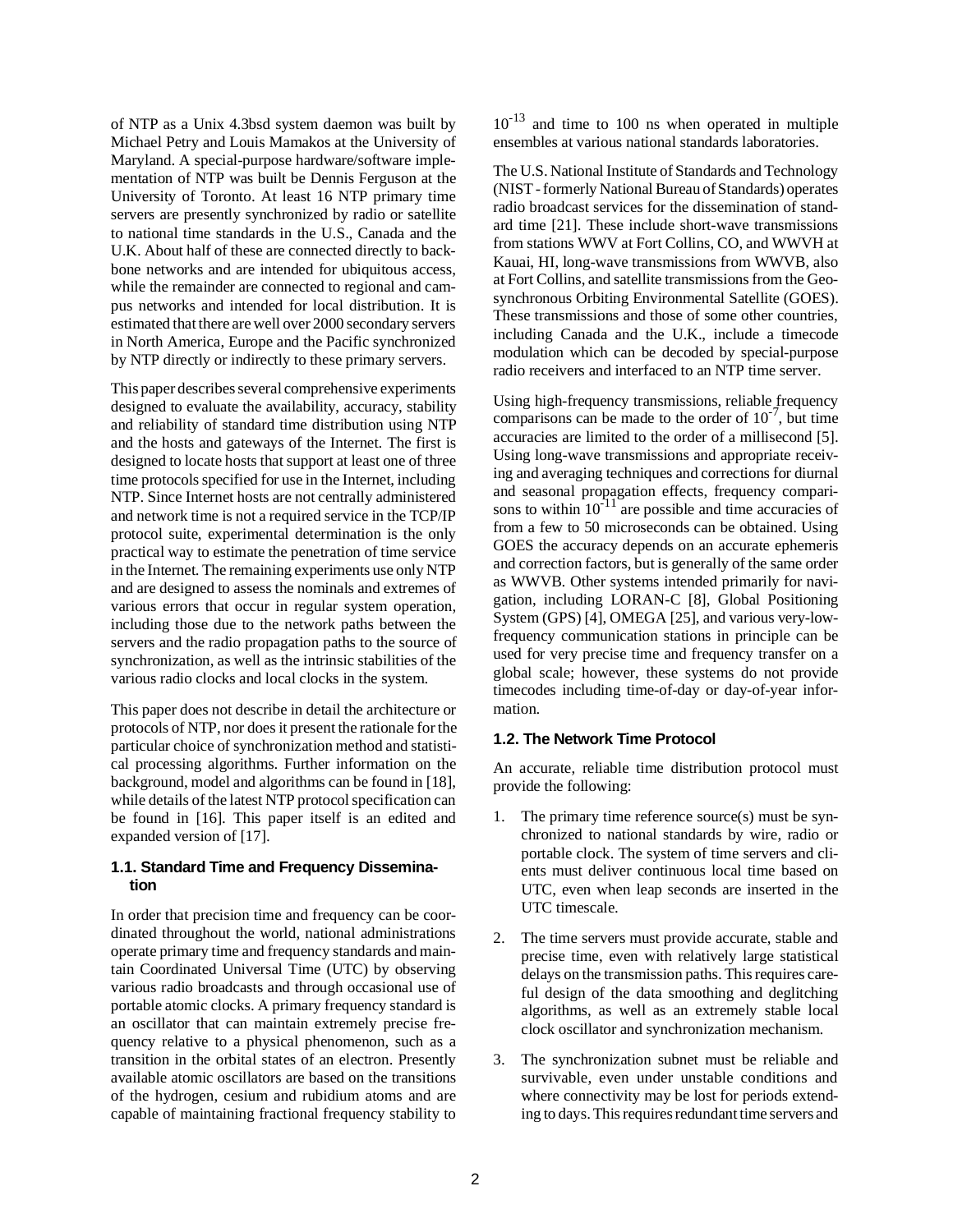

Figure 2. Network Time Protocol

diverse transmission paths, as well as a dynamically reconfigurable subnet architecture.

- 4. The synchronization protocol must operate continuously and provide update information at rates sufficient to compensate for the expected wander of the room-temperature quartz oscillators commonly used in ordinary computer systems. It must operate efficiently with large numbers of time servers and clients in continuous-polled and procedure-call modes and in multicast and point-to-point configurations.
- 5. The system must operate with a spectrum of systems ranging from personal workstations to supercomputers, but make minimal demands on the operating system and supporting services. Time server software and especially client software must be easily installed and configured.

In addition to the above, and in common with other promiscuously distributed services, the system must include generic protection against accidental or willful intrusion and provide a comprehensive interface for network management. In NTP address filtering is used for access control, while encrypted checksums are used for authentication [16]. Network management presently uses a proprietary protocol with provisions to migrate to standard protocols where available.

In NTP one or more primary time servers synchronize directly to external reference sources such as radio clocks. Secondary time servers synchronize to the primary servers and others in a configured subnet of NTP servers. Subnet servers calculate local clock offsets and delays between them using timestamps with 200 picosecond resolution exchanged at intervals up to about 17 minutes. As explained in [16], the protocol uses a distributed Bellman-Ford algorithm [3] to construct minimum-weight spanning trees within the subnet based on hierarchical level (stratum) and total synchronization path delay to the primary servers.

A typical NTP synchronization subnet is shown in Figure 1a, in which the nodes represent subnet servers and normal stratum number and the heavy lines the active synchronization paths. The light lines represent backup



Figure 1. Subnet Synchronization

synchronization paths where timing information is exchanged, but not necessarily used to synchronize the local clock. Figure 1b shows the same subnet, but with the line marked *x* out of service. The subnet has reconfigured itself automatically to use backup paths, with the result that one of the servers has dropped from stratum 2 to stratum 3.

Besides NTP, there are several protocols designed to distribute time in local-area networks, including the DAYTIME protocol [22], TIME Protocol [23], ICMP Timestamp message [7] and IP Timestamp option [24]. The DCN routing protocol incorporates time synchronization directly into the routing protocol using algorithms similar to NTP [11]. The Unix 4.3bsd time daemon *timed* uses a single master-time daemon to measure offsets of a number of slave hosts and send periodic corrections to them [9]. However, these protocols do not include engineered algorithms to compensate for the effects of statistical delay variations encountered in wide-area networks and are unsuitable for precision time distribution throughout the Internet.

# **1.3. Determining Time and Frequency**

In this paper to synchronize frequency means to adjust the clocks in the network to run at the same frequency, to synchronize time means to set the clocks so that all agree at a particular epoch with respect to UTC, as provided by national standards, and to synchronize clocks means to synchronize them in both frequency and time. A clock synchronization subnet operates by measuring clock offsets between the various servers in the subnet and so is vulnerable to statistical delay variations on the various transmission paths between them. In the Internet the paths involved can have wide variations in delay and reliability, while the routing algorithms can select landline or satellite paths, public network or dedicated links or even suspend service without prior notice.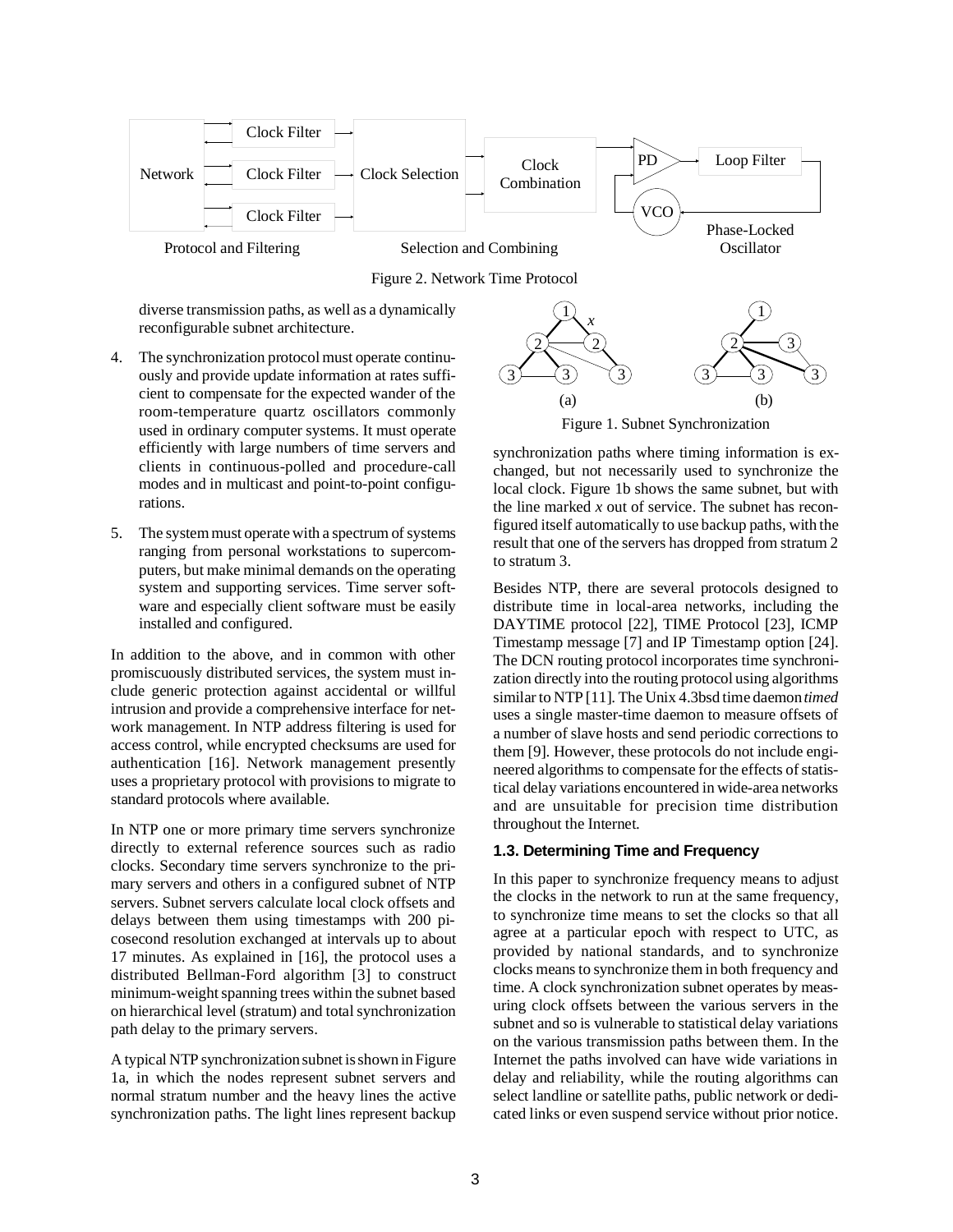In statistically noisy internets accurate time synchronization requires carefully engineered filtering and selection algorithms and the use of redundant resources and diverse transmission paths, while stable frequency synchronization requires finely tuned local clock tracking loops and multiple offset comparisons over relatively long periods of time. For instance, while only a few comparisons are usually adequate to resolve local time for an Internet host to within a few tens of milliseconds, dozens of measurements over many hours are required to achieve a frequency stability of a few tens of milliseconds per day and hundreds of measurements over many days to achieve the ultimate accuracy of a millisecond per day.



Figure 2 shows the overall organization of the NTP time server model. Timestamps exchanged with possibly many other servers are used to determine individual roundtrip delays and clock offsets relative to each server as follows. Number the times of sending and receiving NTP messages as shown below and let *i* be an even integer.

Then  $t_{i-3}$ ,  $t_{i-2}$ ,  $t_{i-1}$ ,  $t$  are the values of the four most recent timestamps as shown. The roundtrip delay *di* and clock offset *ci* of the receiving server relative to the sending server is:

$$
di = (t_i - t_{i-3}) - (t_{i-1} - t_{i-2}),
$$
  
\n
$$
c_i = \frac{(t_{i-2} - t_{i-3}) + (t_{i-1} - t_i)}{2}.
$$

This method amounts to a continuously sampled, returnable-time system, which is used in some digital telephone networks [19]. Among the advantages are that the transmitted time and received order of the messages are unimportant and that reliable delivery is not required. Obviously, the accuracies achievable depend upon the statistical properties of the outbound and inbound data paths. Further analysis and experimental results bearing on this issue can be found in [6], [12] and [13].

As shown in Figure 2, the computed offsets are first filtered to reduce incidental noise and then evaluated to select the most accurate and reliable subset among all available servers. The filtered offsets from this subset are first combined using a weighted average and then processed by a phase-locked loop (PLL). In the PLL the phase detector (PD) produces a correction term, which is processed by the loop filter to control the local clock, which functions as a voltage-controlled oscillator (VCO). Further discussion on these components is given in subsequent sections.

| Protocol    | Valid | Timeout | Error | Unknown |
|-------------|-------|---------|-------|---------|
| <b>ICMP</b> | 11533 | 61343   | 265   | 532     |
| <b>TIME</b> | 8441  | 1400    | 2293  | na      |
| <b>NTP</b>  | 784   | 713     | 6956  | na      |
| Totals      | 20758 | 63456   | 9514  | 532     |

Table 1. Time Responses by Protocol

### **2. Discovering Internet Timetellers**

An experiment designed to discover Internet time server hosts and evaluate the quality of their indications was conducted over a nine-day interval in August 1989. This experiment is an update of previous experiments conducted in 1985 [13] and early 1988 [14]. It involved sending time-request messages in each of three time distribution protocols: ICMP Timestamp, TIME and NTP, to every Internet address that could reasonably be associated with a working host. Previously, lists of such addresses were derived from the Internet host table maintained by the Network Information Center (NIC), which contained 6382 distinct host and gateway addresses as of August 1989.

With the proliferation of the Internet domain-name system used to resolve host addresses from host names [20], the NIC host table has become increasingly inadequate as a discovery vehicle for working host addresses. In a comprehensive survey of the domain-name system, Mark Lotter of SRI International recently compiled a revised host table of 137,484 entries. Each entry includes two lists, one containing the Internet addresses of a single host or gateway and the other containing its associated domain names. For the experiment this 9.4-megabyte table was sorted by address and extraneous information deleted, such as entries containing missing or invalid addresses, to produce a control file of 112,370 entries.

The experiment itself was conducted with the aid of the control file and a specially constructed experiment program written for the Fuzzball operating system [15]. The data were collected using experiment hosts located at the University of Delaware and connected to the University of Delaware campus network and SURA regional network. The experiment program reads each entry from the control file in turn and sends time-request messages to the first Internet address found. If no reply is received after one second, the program tries again. If no reply is received after an additional second, the program abandons the attempt and moves to the next entry in the control file. The program accumulates error messages and sample data for up to eight samples in each of the three time protocols. It abandons a host upon receipt of an ICMP error message [7] and abandons further hosts on the same network upon receipt of an ICMP net-unreachable message. Using this procedure, attempts were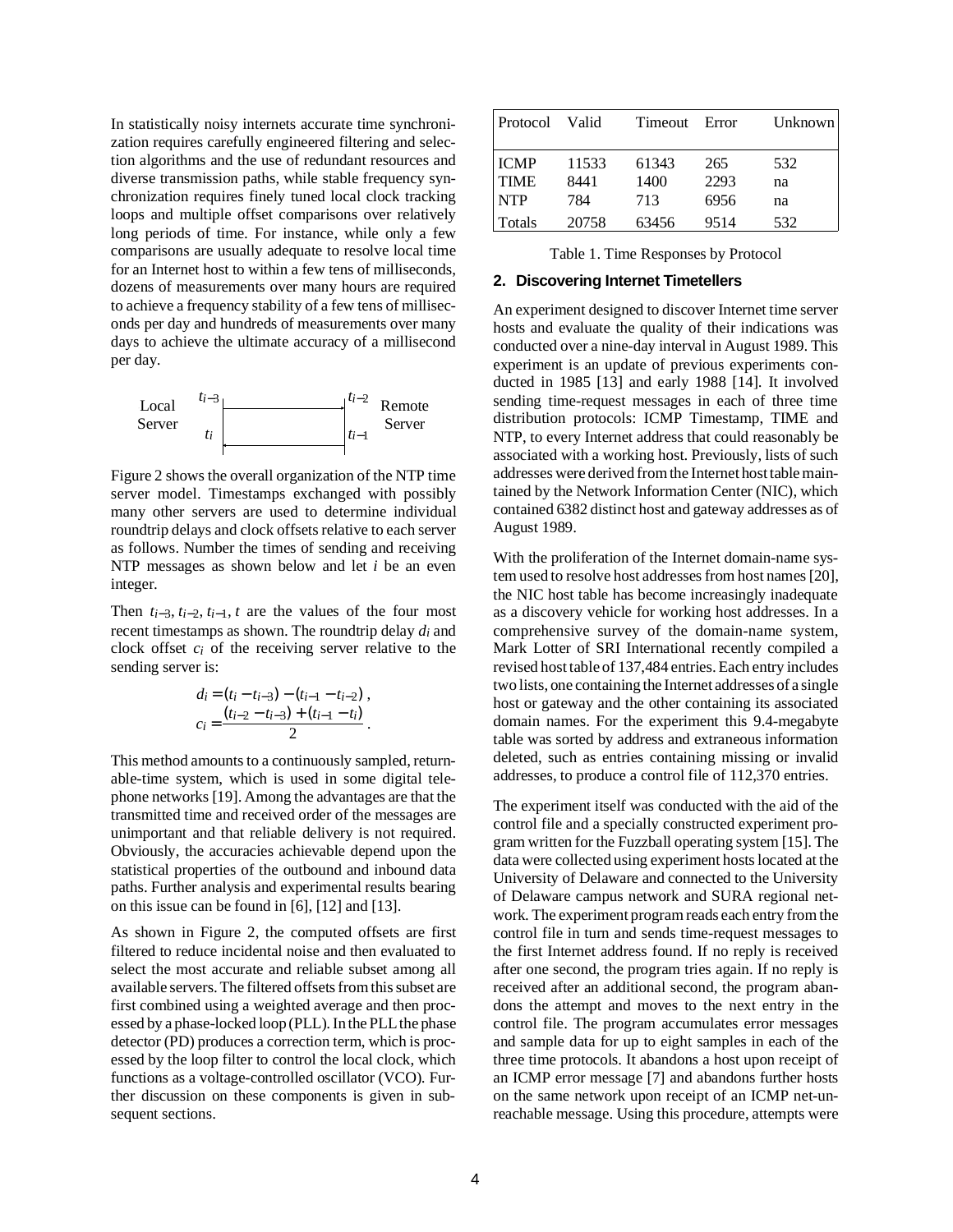made to read the clock for 107,799 distinct host addresses.

In the experiment the clock offsets were measured for each of the three time protocols relative to the local clock used on the experiment host, which is synchronized via radio to NBS standards to within a few milliseconds. The maximum, minimum and mean offset for up to eight replies for each protocol was computed and written to a statistics file, which contains valid responses, ICMP error messages of various kinds, timeout messages and other error indications. In the tabulation shown in Table 1 the timeout column shows the number of occasions when no reply was received, while the error column shows the error messages received, including ICMP time-exceeded, ICMP host-unreachable and ICMP portunreachable messages. The unknown column tabulates occurrences of a specially marked ICMP Timestamp reply that indicates the host supports the protocol, but does not have a synchronized time-of-day clock.

In summary, of the 107,799 host addresses surveyed, 94,260 resulted in some kind of entry in the statistics file. Of these, 20,758 hosts (22%) were successful in returning an apparently valid indication. Note that there may be more than one attempt to read a host clock and that some clocks were read using more than one protocol. The valid entries were then processed to delete all except the first entry received for each address and protocol. In addition, if a host replied to an NTP request, all other entries for that host were deleted, while, if a host did not reply to an NTP request, but did for a TIME request, all other entries for that host were deleted. This results in a list of 8455 hosts which provided an apparently valid time indication, including 3694 for ICMP Timestamp, 7666 for TIME and 789 for NTP.

In order to discover as many NTP hosts as possible, the NTP synchronization subnet operating in the Internet was explored starting from the known primary servers using special monitoring programs designed for this purpose. This search, together with those discovered using the domain-name system and additional information gathered by other means, resulted in a total of about 990 NTP hosts. These hosts were then surveyed again, while keeping track of ancillary information to determine whether they were synchronized and operating correctly. This resulted in a list of 946 hosts apparently synchronized to the NTP subnet and operating correctly.

The methodology used here can miss a sizeable number of NTP hosts, such as personal computers, hosts not listed in the NIC or domain-name database and implementations that do not respond to the monitoring programs. In fact, extrapolating from data assembled from personal communications, the grand search described



Figure 3. Offset Error Distributions by Protocol

here discovered much less than half of the NTP-speaking hosts.

### **2.1. Evaluation of Timekeeping Accuracy by Protocol**

In evaluating the quality of standard time distribution it is important to understand the effects of errors on the applications using the service. For many applications the maximum error under all conditions is more important than the mean error under controlled conditions. In these applications conventional statistics such as mean and variance are inappropriate. A useful statistic has been found to be the error distribution plotted on log-log axes and showing the probability  $P(x>a)$  that a sample *x* from the population exceeds the value *a* on the *x* axis. Figure 3 shows the error distributions for each of the three time protocols included in the survey. The top line in Figure 3 is for ICMP Timestamp, the next down is for TIME and the bottom is for NTP.

The graphs shown in Figure 3 suggest several conclusions. First, the time accuracy of the various hosts varies dramatically over at least nine decades from milliseconds to over 11 days. To be sure, not many hosts showed very large errors and there is cause to believe these hosts either were never synchronized or were operating improperly. In the case of NTP, for example, which is designed expressly for time synchronization, eight hosts showed errors above ten seconds, a value considered barely credible for a host correctly synchronized by NTP in the Internet. It is very likely that some or all of these hosts, representing about one percent of the total NTP population, were using an old NTP implementation with known bugs. On the other hand, one percent of the ICMP Timestamp hosts show errors greater than a day, while one percent of TIME hosts show errors greater than a few hours. Clearly, at least on some machines running the latter two protocols, time is not considered a cherished service.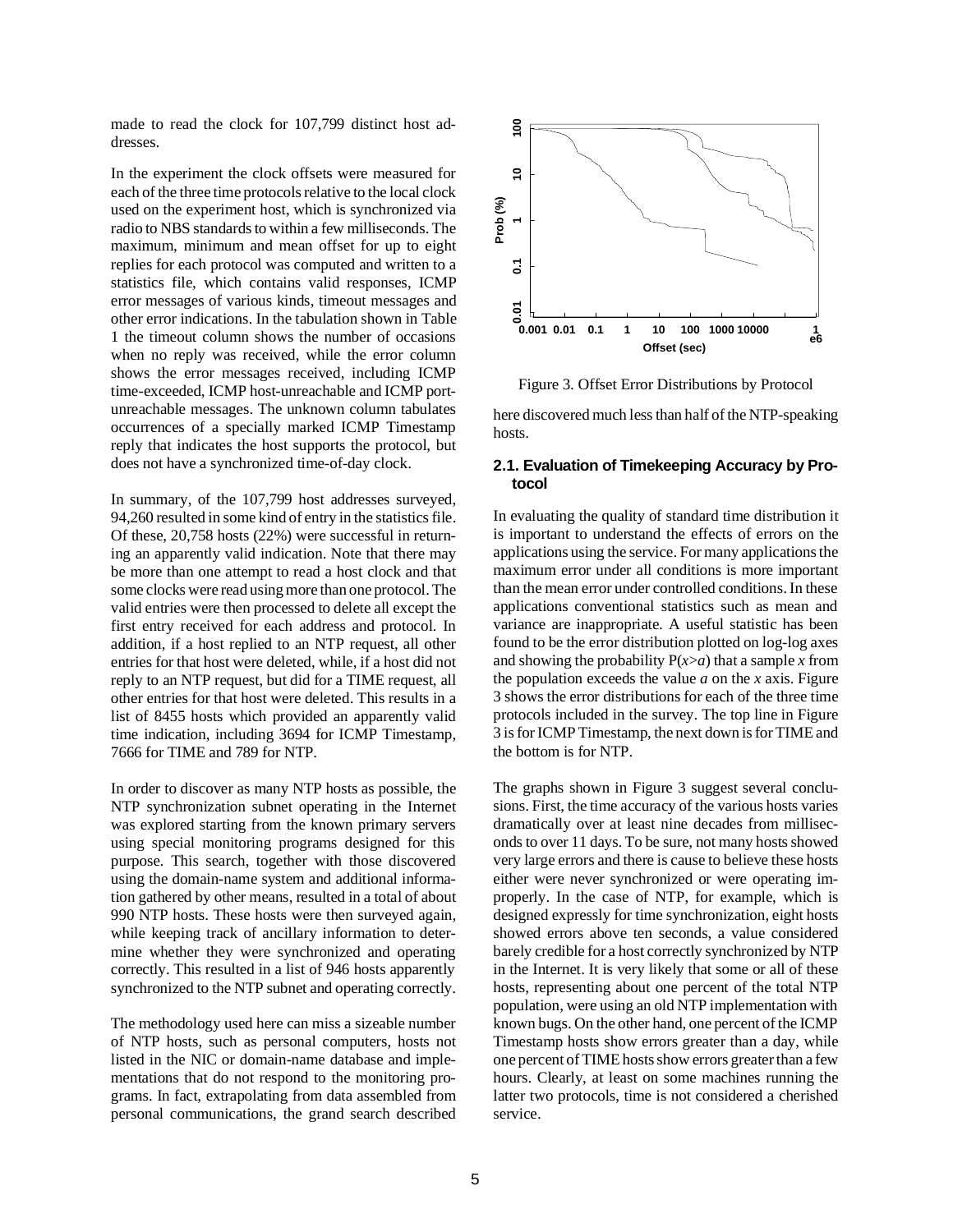| Host          | Source      | Hops | Samples Offset |       | Delay |
|---------------|-------------|------|----------------|-------|-------|
| <b>FORD</b>   | <b>GOES</b> | 10   | 8097           | 2     | 190   |
| <b>ISI</b>    | <b>WWVB</b> | - 12 | 2214           | $-12$ | 269.5 |
| <b>MIT</b>    | <b>WWV</b>  | 11   | 991            | -8    | 178   |
| <b>NCAR</b>   | WWVB 8      |      | 1563           | 6     | 231   |
| <b>IUILIC</b> | <b>WWVB</b> |      | 3986           | -9    | 198   |
| UMD           | WWVB        | - 5  | 16105          |       | 60    |

Table 2. Offset and Delay of Primary Servers (ms)

At the other end of the scale, Figure 3 suggests that at least 30 percent of the hosts in all three protocols make some attempt to maintain accurate time to about 30 ms with NTP, a minute with TIME and a couple of minutes with ICMP Timestamp. Between this regime and the one-percent regime the accuracies deteriorate; however, in general, NTP hosts maintain time about a thousand times more accurate than either of the other two protocols.

## **3. NTP Performance Analysis and Measurement**

The above experiments were designed to assess the performance of all time servers that could be found in the Internet, regardless of protocol, system management discipline or protocol conformance. The remaining experiments described in this paper involve only the NTP protocol and the algorithms used in NTP implementations to synchronize the local clock.

## **3.1. Accuracy and Stability of NTP Primary Time Servers**

In this experiment a number of NTP primary time servers was surveyed for overall accuracy and stability. Primary servers are synchronized by radio or satellite to national standards and located at or near points of entry to national and international backbone networks. Since they are monitored and maintained on a regular basis, their performance can be taken as representative of a managed system.

The experiment operated over a two-week period in August 1989 using paths between six primary servers on the east coast, west coast and midwest. All measurements were made from an experiment host located at the University of Delaware. Most of the paths involve links operating at 1.5 Mbps or higher, although there are over a dozen links on some paths and some lower speed links are in use. Samples of roundtrip delay and clock offset were collected at intervals from one to 17 minutes on all six paths and the data recorded in files for later analysis.

Table 2 shows the results of the survey, which involved about 33,000 samples. For each server the name, synchronization source, number of gateway/router hops and number of samples are shown. The offset and delay columns show the sample medians for these quantities in milliseconds. Note that the number of samples collected



Figure 4. Frequency Stability of Primary Servers

depends on whether the server is selected for clock synchronization, as determined by the NTP clock-selection algorithm described in [16].

As in previous surveys of this type, statistics based on the sample median yield more reliable results than those based on the sample mean. However, statistics based on the trimmed mean (also called Fault-Tolerant Average [10]) with 25 percent of the samples removed are within a millisecond of the values shown in Table 2.

The residual offset errors apparent in Table 2 can be traced to subtle asymmetries in path routing and network/gateway configurations. If these can be calibrated, perhaps using a portable atomic clock, reliable time transfer over the Internet should be possible within a millisecond or two if measurements are made over periods consistent with the two-week experiment. Assuming successive offset measurements can be made with confidence to this order, frequency transfer over the Internet could in principle be determined to the order of  $10^{-9}$  in two weeks.

In order to test this conjecture an experiment was designed to determine the stability of the apparent timescale constructed from the first-order offset differences produced in an experiment similar to that which produced Table 2. This is similar to the approach described in [1] to analyze the intrinsic characteristics of a precision oscillator. In the month-long experiment, measured offsets were filtered by the algorithm described in the next section. The resulting samples were averaged at given intervals from about a minute to about ten days. The difference in offsets at the beginning and end of the interval divided by the duration of the interval represents the frequency during that interval. The standard deviation  $\sigma(\tau)$  calculated from the sample population for each given interval  $\tau$  is shown in Figure 4. Among the primary servers listed in Table 2, the lower curve represents the "best" one (UMD) and the upper curve the "worst" one (ISI).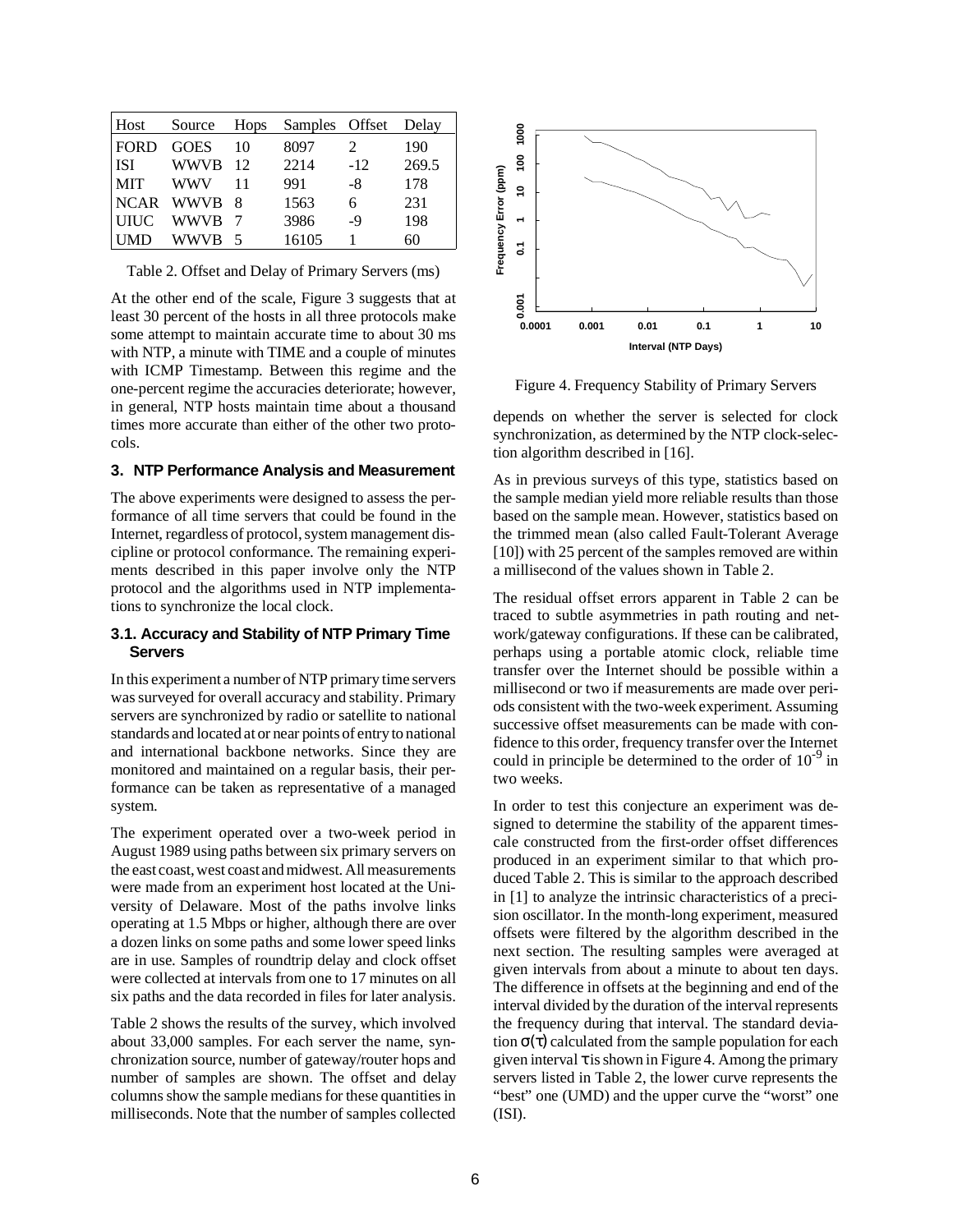

Figure 5. Offset-Delay Scatter Diagram



Figure 7. Filtered Offsets

The results show that, even for the best server and using carefully filtered data averaged over periods in the order of days, reliable stabilities approaching .01 parts per million (ppm) - about a millisecond per day - are difficult to achieve without further processing. Techniques which can approach this goal will be presented later in this paper.

## **3.2. Effects Due to Filtering Algorithm**

In order to more completely assess the accuracy and reliability that clocks can be synchronized using NTP and the Internet, the paths illustrated in Table 2 were carefully measured in several surveys conducted over a period of 18 months. Each survey used up to six time servers and lasted up to two weeks. A typical survey involves the path between experiment hosts at the University of Delaware and USC Information Sciences Institute, located near Los Angeles, over a complex path of up to twelve network hops involving NSFNET, AR-PANET and several other regional and campus nets. This path was purposely selected as among the statistically noisiest in order to determine how well clocks can be synchronized under adverse conditions.



Figure 8. NTP Offset Error Distribution

A number of algorithms for deglitching and filtering time-offset data are summarized in [12] and [18]. Experiments during the development of NTP Version 2 have produced an algorithm which provides high accuracy together with a low computational burden. The key to the new algorithm becomes evident through an examination of scatter diagrams plotting clock offset versus roundtrip delay. Without making any assumptions about the distributions of queueing and transmission delays on either direction along the path between two servers, but assuming the intrinsic frequency errors of the two clocks are relatively small, let *d*0 and *c*0 represent the delay and offset when no other traffic is present on the path and so represents the best estimates of the true values. The problem is to accurately estimate  $d_0$  and  $c_0$  from a sample population of *di* and *ci* collected under typical conditions and varying levels of network load.

Figure 5 shows a typical scatter diagram for the path under study, in which the points (*di*, *ci*) are concentrated near the apex of a wedge defined by lines extending from the apex with slopes  $\pm 0.5$ , corresponding to the locus of points as the delay in one direction increases while the delay in the other direction does not. From these data it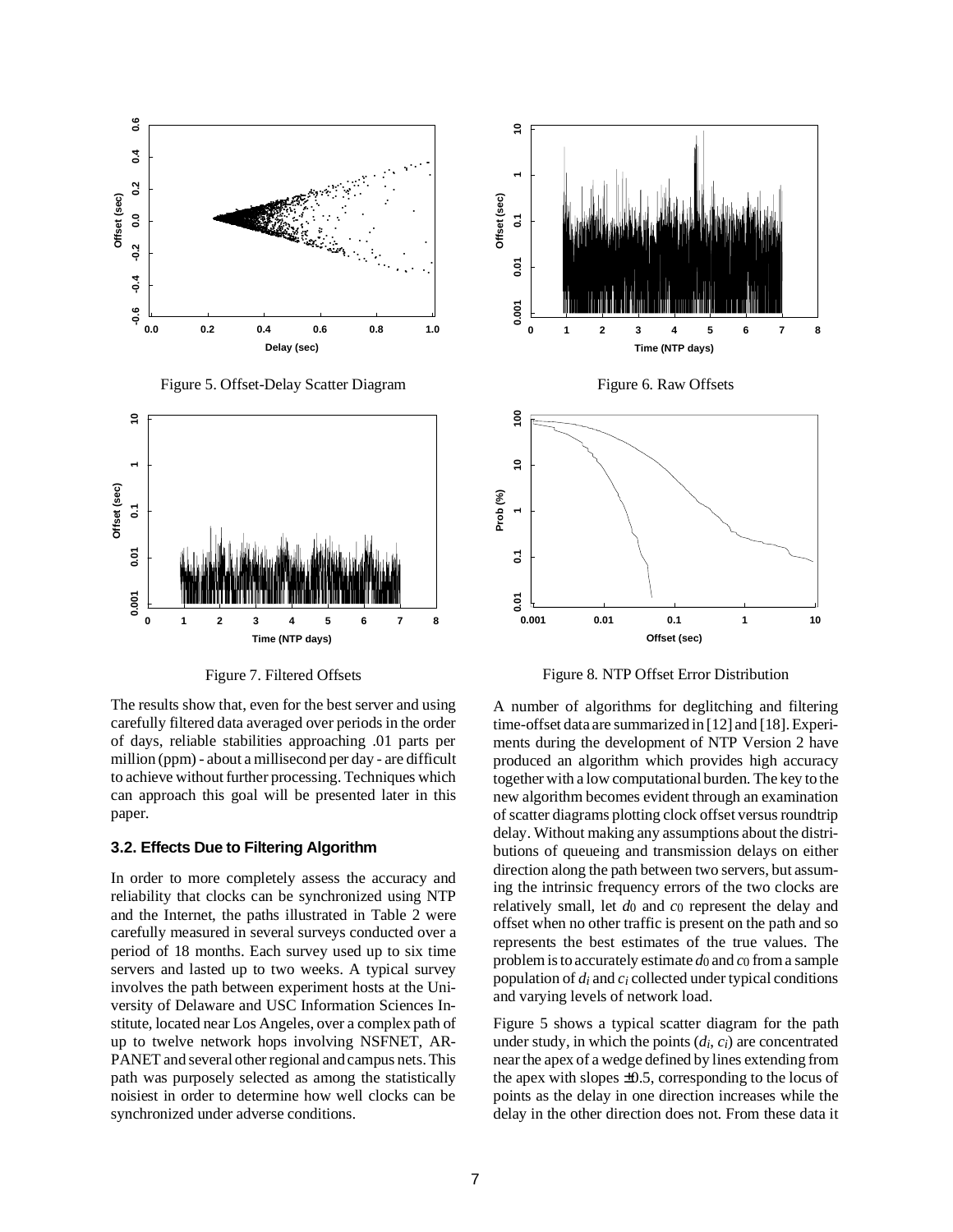is obvious that good estimators for (*d*0, *c*0) are points near the apex and that the best offset samples occur at the lower delays. Therefore, an appropriate technique is simply to select from the *n* most recent samples the sample with lowest delay and use its associated offset as the estimate. This is the basis of the clock filter shown in Figure 2 and the NTP Version 2 algorithm described in detail in [16].

Figure 6 shows the raw time-offset series for the path under study over a six-day interval, in which occasional errors up to several seconds are apparent. Figure 7 shows the time-offset series produced by the filtering algorithm, in which the large errors have been dramatically reduced. Finally, the overall performance of the path is apparent from the error distributions shown in Figure 8. The upper line shows the distribution for the raw data, while the lower line shows the filtered data. The significant facts apparent from the latter line are that the median error over all samples was only a few milliseconds, while the maximum error was no more than 50 ms.

### **3.3. Effects due to Other Processing Algorithms**

Precision timekeeping requires an exceptionally stable local oscillator reference in order to deliver accurate time when the synchronization path to a primary server has failed. Furthermore, the oscillator and control loop must maintain accurate time and stable frequency over wide variations in synchronization path delays. For instance, in order to maintain time to within a millisecond per day without outside reference, the local oscillator frequency must maintain stability to within .01 ppm or better.

Stabilities of this order usually require a relatively expensive oven-compensated quartz oscillator, which is not a common component in everyday computer systems. The NTP local clock model uses an adaptive-parameter, type-II, phase-locked loop (PLL), which continuously corrects local oscillator phase and frequency variations relative to updates received from the network or radio clock. The (open-loop) transfer function is

$$
F(s) = \frac{\omega_c^2}{s^2 \tau^2} \left(1 + \frac{s \tau}{\omega_z}\right),
$$

where  $\omega_c$  is the gain (crossover frequency),  $\omega_z$  the corner frequency of the lead network (necessary for PLL stability), and  $\tau$  is a parameter used for bandwidth control.

Bandwidth control is necessary to match the PLL dynamics to varying levels of timing noise due to the intrinsic stability of the local oscillator and the prevailing path delays in the network. On one hand, the loop must track uncompensated board-mounted crystals found in common computing equipment, where the frequency tolerance may be only .01 percent and can vary several ppm



Figure 9. PLL Frequency Error Distribution

as the result of normal room temperature changes. On the other hand, after the frequency errors have been tracked for several days, and assuming the local oscillator can be stabilized accordingly, the loop must maintain stabilities to the order of .01 ppm. The NTP PLL is designed to adapt automatically to these regimes by measuring the sample variance and adjusting τ over a 16-fold range.

In order to assess how closely the NTP PLL meets these objectives, the experiment described in Section 3.1 above was repeated, but with the local clock of the experiment host derived from a precision quartz oscillator. The offsets measured between each of the six primary servers and the experiment host were collected and processed by a simulator that duplicates the NTP processing algorithms. However, in addition to the algorithms described in [16], which select a subset of quality clocks and from them a single clock as the synchronization source, an experimental clock-combining method involving a weighted average of offsets from all selected clocks was used. In principle, such methods can reduce the effect of systematic offsets shown in Table 2 [2]. However, these methods can also significantly increase the sample variance presented to the PLL and thus reduce the local-clock stability below acceptable levels. Thus, the experiment represents a worst-case scenario.

Figure 9 shows the frequency error distribution produced by the simulator using offset samples collected from all six primary servers over a four-week period. The results show that the maximum frequency error over the entire period from all causes is less than .02 ppm, or a couple of milliseconds per day. During this period there were several instances where other servers failed and where severe congestion on some network paths caused weighting factors to change in dramatic ways and  $\tau$  to be adjusted accordingly. Figure 9 may thus represents the bottom line on system performance at the present level of NTP technology refinement.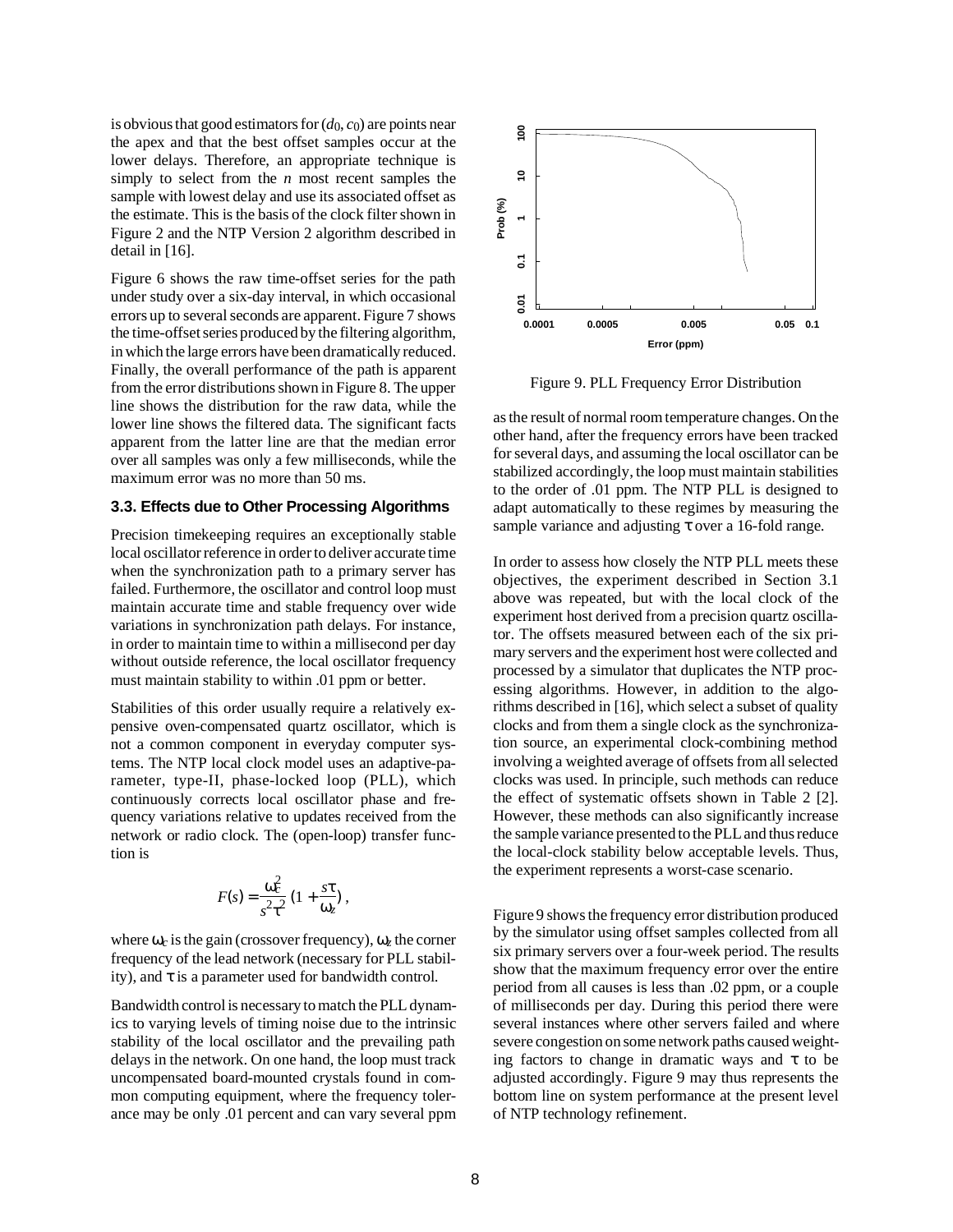| Time  | <b>MUF</b> | 2.5               | 5     | 10    | 15    | 20    |
|-------|------------|-------------------|-------|-------|-------|-------|
| (UTC) | (MHz)      | (MHz)             | (MHz) | (MHz) | (MHz) | (MHz) |
| 0     | 19.8       | 9.5x2             | 9.5x2 | 9.5x2 | 8.6n1 |       |
| 2     | 16.0       | 9.0 <sub>n2</sub> | 9.0n2 | 8.6n1 | 8.6n1 |       |
| 4     | 14.7       | 9.0 <sub>n2</sub> | 9.0n2 | 8.6n1 |       |       |
| 6     | 13.9       | 9.0 <sub>n2</sub> | 9.0n2 | 8.6n1 |       |       |
| 8     | 13.4       | 9.0 <sub>n2</sub> | 9.0n2 | 8.6n1 |       |       |
| 10    | 13.0       | 9.0 <sub>n2</sub> | 9.0n2 | 8.6n1 |       |       |
| 12    | 12.8       | 9.5x2             | 9.5x2 | 8.6n1 |       |       |
| 14    | 28.8       |                   | 9.7j2 | 8.8j1 | 8.8j1 | 8.8j1 |
| 16    | 32.7       |                   | 9.7j2 | 8.8j1 | 8.8j1 | 8.8j1 |
| 18    | 33.9       |                   | 9.7j2 | 8.8j1 | 8.8j1 | 8.8j1 |
| 20    | 33.1       |                   | 9.7j2 | 8.8j1 | 8.8j1 | 8.8j1 |
| 22    | 29.9       |                   | 9.7i2 | 8.8j1 | 8.8j1 | 8.8j1 |

Table 3. Radio Propagation Delays (ms)

## **4. Accuracy and Stability of Radio Synchronization**

In order to assess the overall system synchronization accuracy relative to UTC, it is necessary to consider the inherent accuracy, stability and precision of the radio propagation paths and radio clocks themselves. All of the radio clocks used in the surveys have a design precision within one millisecond and are potentially accurate to within a millisecond or two relative to the propagation medium. However, the absolute accuracy depends on knowledge of the radio propagation path to the source of standard time and frequency. In addition, the radio clocks themselves can be a source of random and systematic errors.

# **4.1. Estimation of Propagation Delays**

An evaluation of the timekeeping accuracy of the NTP primary servers relative to national standards in principle requires calibration by a portable atomic clock; however, in the absence of a portable clock, the propagation delay can be estimated for the great-circle path between the known geographic coordinates of the transmitter and receiver. However, this can result in errors as large as two milliseconds when compared to the actual oblique ray path. Additional errors can be introduced by unpredictable latencies in the radio clocks, operating system, hardware and in the protocol software (e.g., encryption delays) for NTP itself.

It is possible to estimate the timekeeping accuracy by means of a detailed analysis of the radio propagation path itself. In the case of the WWVB and MSF services on 60 kHz, the variations in path delay are relatively well understood and limited to the order of 50 microseconds [5]. In the case of the GOES service the accuracy is limited by the ability to accurately estimate the distance along the line-of-sight path to the satellite and the ability to maintain accurate stationkeeping in geosynchronous

orbit. In principle, the estimation errors for either of these services is small compared to the accuracy usually expected of Internet timestamps generated with NTP.

However, in the case of the WWV/H and CHU services, which operate on HF frequencies from 2.5 through 20 MHz, radio propagation is determined by the upper ionospheric layers, which vary in height throughout the day and night, and by the geometric ray path determined by the maximum usable frequency (MUF) and other factors, which also vary throughout the day, season and phase of the 11-year sunspot cycle.

In an effort to calibrate how these effects affect the limiting accuracy of the NTP primary servers using WWV/H and CHU services, existing computer programs were used to determine the maximum usable frequency (MUF) and propagation geometry for typical ionospheric conditions forecast for January 1990 on the 2476 km path between Newark, DE, and Fort Collins, CO, by two-hour intervals. The results, shown in Table 3, assume a smoothed sunspot number (SSN) of 194 and include the time interval (UTC hour), MUF (MHz) and delay (ms) for frequencies from 2.5 through 20 MHz. In case no propagation path is likely, the delay entry is left blank. The delay itself is followed by a code indicating whether the path is entirely in sunlight (j), in darkness (n) or mixed (x) and the number of hops. A symbol (m) indicates two or more geometric paths are likely with similar amplitudes, which may result in multipath fading and unstable indications.

From Table 3 it can be seen that the delay decreases as the controlling ionospheric layer (F2) falls during the night (to about 250 km) and rises during the day (to about 350 km). The delay also changes when the number of hops and thus the oblique ray geometry changes. The maximum delay variation for this particular path is from 8.6 to 9.7 ms, a variation of 1.1 ms. While this variation represents a typical scenario, other scenarios have been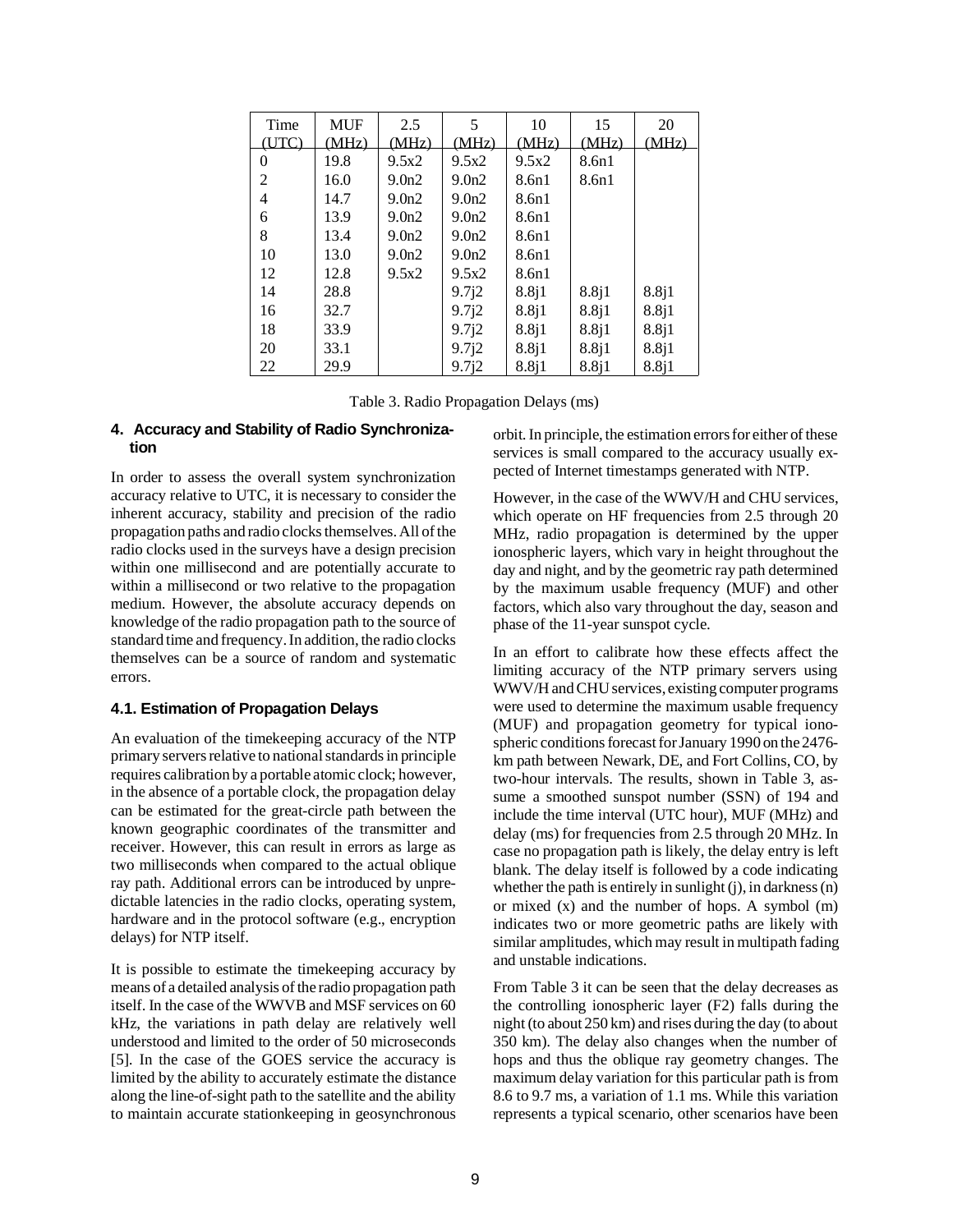

Figure 10. Radio Clock Frequency Errors

found where the variations exceed two milliseconds. These results demonstrate that the ultimate accuracy of HF-radio derived NTP time may depend on the ability to accurately estimate the propagation path variations or to confine observations to the same time each day.

## **4.2. Accuracy and Stability of Radio Clocks**

The final experiment reported in this paper involves an assessment of the accuracy and stability of a commercial WWV/H radio clock under typical propagation conditions. In order to separate these effects from those due to the measurement host, the local clock was derived from a precision oven-compensated quartz oscillator with rated stability of  $\pm$ 5x10<sup>-9</sup> per day and aging rate of 1x10<sup>-9</sup> per day. The oscillator was set to within about  $\pm 1x10^{-8}$ relative to the 20-MHz WWV transmission under good propagation conditions near midday at the midpoint of the propagation path. The offsets of the radio clock relative to the local clock were filtered and processed by the NTP algorithms (open loop) and then recorded at 30-second intervals for a period of about two weeks.

The results of the experiment are shown in Figure 10 and Figure 11. Figure 10 shows the estimated frequency error by intervals for the entire period and reveals a frequency stability generally within .05 ppm, except for occasional periods where apparent phase hits cause the indications to surge. The times of these surges are near times when the path MUF between the transmitter and receiver is changing rapidly (see Table 3) and the receiver must change operating frequency to match. An explanation for the surges is evident in Figure 11, which shows the measured offsets during an interval including a typical surge. The figure shows a negative phase excursion of about 10 ms near the time the MUF would ordinarily fall in the evening and a similar positive excursion near the time the MUF would ordinarily rise in the morning.

Since the phase excursions are far beyond those expected due to ionospheric effects alone, the most likely expla-



Figure 11. Radio Clock Offset Errors

nation is that the increased noise in received WWV/H signals near the time of MUF-related frequency changes destabilizes the signal processing algorithms resulting in incorrect signal tracking. This particular problem has not been observed with WWVB or GOES radio clocks.

#### **5. Conclusions**

Over the years it has become something of a challenge to discover and implement architectures, algorithms and protocols which deliver precision time in a statistically rambunctious Internet. In perspective, for the ultimate accuracy in frequency and time transfer, navigation systems such as LORAN-C, OMEGA and GPS, augmented by portable atomic clocks, are the preferred method. On the other hand, it is of some interest to identify the limitations and estimate the magnitude of timekeeping errors using NTP and typical Internet hosts and network paths. This paper has identified some of what are believed to be the major limitations in accuracy and measured their effects in large-scale experiments involving major portions of the Internet.

The results demonstrated in this paper suggest several improvements that can be made in subsequent versions of the protocol and hardware/software implementations, such as improved radio clock designs, improved timebase hardware, at least at the primary servers, improved frequency-estimation algorithms and more diligent monitoring of the synchronization subnet. When a sufficient number of these improvements mature, NTP Version 3 may appear.

### **6. References**

1. Allan, D.W., J.H. Shoaf and D. Halford. Statistics of time and frequency data analysis. In: Blair, B.E. (Ed.). *Time and Frequency Theory and Fundamentals*. National Bureau of Standards Monograph 140, U.S. Department of Commerce, 1974, 151-204.